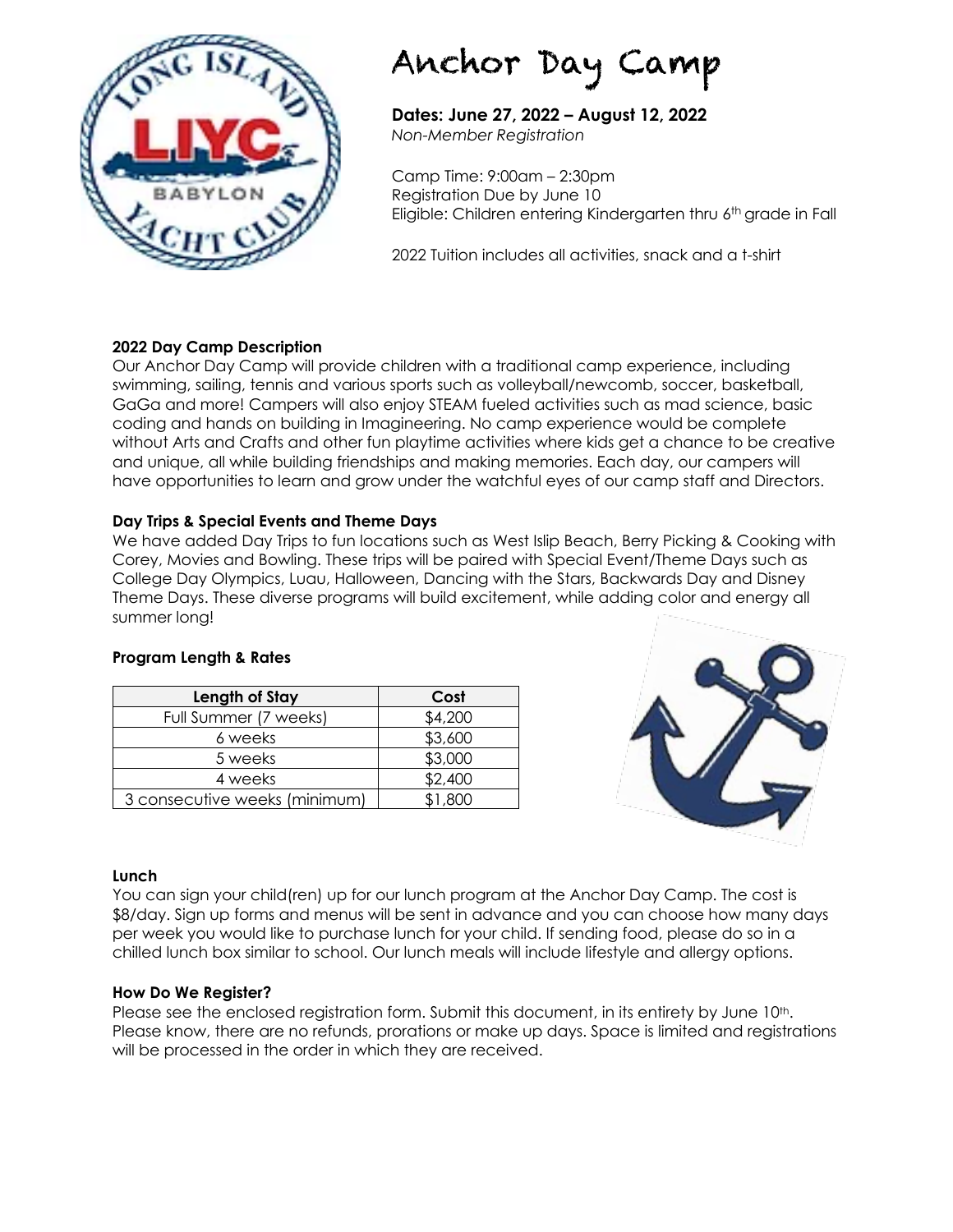

 $\overline{\phantom{0}}$ 

## Long Island Yacht Club's Anchor Day Camp



**-2022 Non-Member Registration Form-**

**PROGRAM DATES: JUNE 27, 2022 TO AUGUST 12, 2022 (\*No Camp on July 4)**

No makeup days or refunds. Registration Deadline is May 20

| <b>PARENT OR GUARDIAN INFORMATION</b>                                                                                                                             |                                                                                                                                                                                                           |                                               |                                                                                                                                                                  |  |
|-------------------------------------------------------------------------------------------------------------------------------------------------------------------|-----------------------------------------------------------------------------------------------------------------------------------------------------------------------------------------------------------|-----------------------------------------------|------------------------------------------------------------------------------------------------------------------------------------------------------------------|--|
|                                                                                                                                                                   |                                                                                                                                                                                                           |                                               |                                                                                                                                                                  |  |
|                                                                                                                                                                   |                                                                                                                                                                                                           |                                               |                                                                                                                                                                  |  |
|                                                                                                                                                                   |                                                                                                                                                                                                           |                                               |                                                                                                                                                                  |  |
|                                                                                                                                                                   |                                                                                                                                                                                                           |                                               | NOTE: ENCLOSED CODE OF CONDUCT, PHOTO RELEASE AND MEDICAL FORM REQUIRED TO FINALIZE REGISTRATION                                                                 |  |
| <b>CHILD INFORMATION</b>                                                                                                                                          |                                                                                                                                                                                                           |                                               |                                                                                                                                                                  |  |
|                                                                                                                                                                   |                                                                                                                                                                                                           |                                               |                                                                                                                                                                  |  |
| Program Enrollment<br>7 Weeks □ \$4,200<br>6 Weeks $\Box$ \$3,600<br>5 Weeks □ \$3,000<br>4 Weeks □ \$2,400<br>3 Weeks □ \$1,800 (must be consecutive weeks)      | T-Shirt Size: (circle one): YS YM YL AS AM AL                                                                                                                                                             |                                               |                                                                                                                                                                  |  |
|                                                                                                                                                                   |                                                                                                                                                                                                           |                                               | *If not full summer, which weeks will your child be attending? $\Box$ 1 $\Box$ 2 $\Box$ 3 $\Box$ 4 $\Box$ 5 $\Box$ 6 $\Box$ 7 $\Box$ (Mondays thru Fridays only) |  |
|                                                                                                                                                                   |                                                                                                                                                                                                           |                                               |                                                                                                                                                                  |  |
| Program Enrollment<br>7 weeks □ \$4,200<br>6 Weeks $\Box$ \$3,600<br>5 Weeks □ \$3,000<br>4 Weeks □ \$2,400<br>3 Weeks $\Box$ \$1,800 (must be consecutive weeks) | T-Shirt Size: (circle one): YS YM YL AS AM AL                                                                                                                                                             |                                               |                                                                                                                                                                  |  |
|                                                                                                                                                                   |                                                                                                                                                                                                           |                                               | *If not full summer, which weeks will your child be attending? $\Box$ 1 $\Box$ 2 $\Box$ 3 $\Box$ 4 $\Box$ 5 $\Box$ 6 $\Box$ 7 $\Box$ (Mondays thru Fridays only) |  |
|                                                                                                                                                                   |                                                                                                                                                                                                           |                                               |                                                                                                                                                                  |  |
| Program Enrollment<br>7 Weeks $\Box$ \$4,200<br>6 Weeks □ \$3,600<br>5 Weeks □ \$3,000<br>4 Weeks □ \$2,400                                                       |                                                                                                                                                                                                           | T-Shirt Size: (circle one): YS YM YL AS AM AL |                                                                                                                                                                  |  |
| 3 Weeks $\Box$ \$1,800 (must be consecutive weeks)                                                                                                                |                                                                                                                                                                                                           |                                               |                                                                                                                                                                  |  |
|                                                                                                                                                                   |                                                                                                                                                                                                           |                                               | *If not full summer, which weeks will your child be attending? $\Box$ 1 $\Box$ 2 $\Box$ 3 $\Box$ 4 $\Box$ 5 $\Box$ 6 $\Box$ 7 $\Box$ (Mondays thru Fridays only) |  |
|                                                                                                                                                                   | Non-Member Fees Per Child (fees do not include NYS sales tax)                                                                                                                                             |                                               |                                                                                                                                                                  |  |
| Total Fee for all children: _________________                                                                                                                     |                                                                                                                                                                                                           |                                               |                                                                                                                                                                  |  |
| <b>CHARGE AUTHORIZATION:</b>                                                                                                                                      |                                                                                                                                                                                                           |                                               |                                                                                                                                                                  |  |
|                                                                                                                                                                   |                                                                                                                                                                                                           |                                               |                                                                                                                                                                  |  |
| PAYMENT METHOD:                                                                                                                                                   | $\Box$ I am enclosing a check for the full amount (made payable to Long Island Yacht Club)<br>□ Please charge my credit card on file for the full amount (charge will include an additional 3% surcharge) |                                               |                                                                                                                                                                  |  |